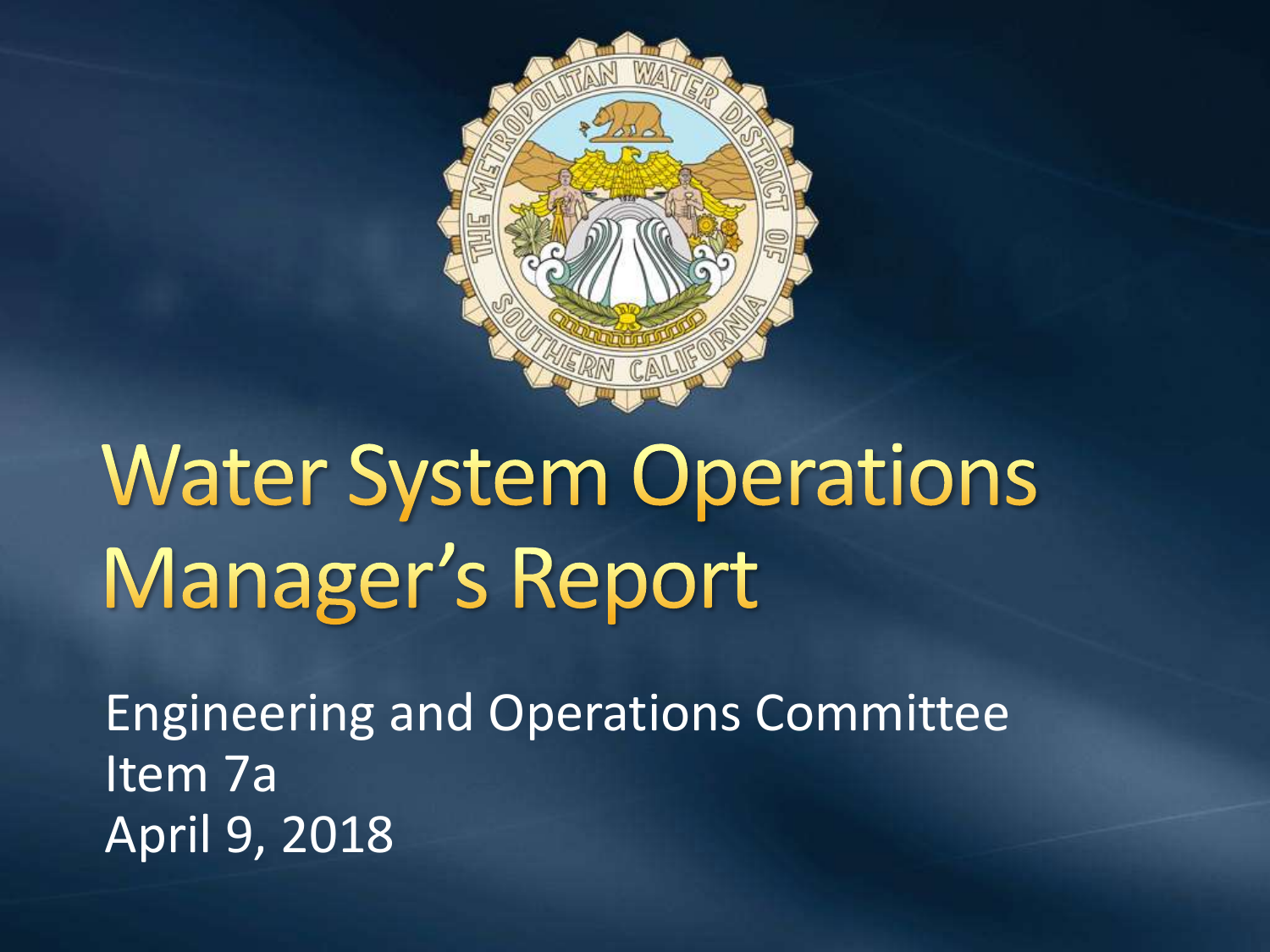#### **Current Operational Conditions**

- **2018 SWP Allocation is currently 20%** 
	- Potential for increase in allocation due to wet March  $\bullet$ conditions
- SPW blend targets are 0% at Weymouth, Diemer, and Skinner plants
- CRA at a 5-pump flow
- **Managing storage based on WSDM principles**

**• March 2018 deliveries of 83 TAF were 10 TAF** higher than March 2017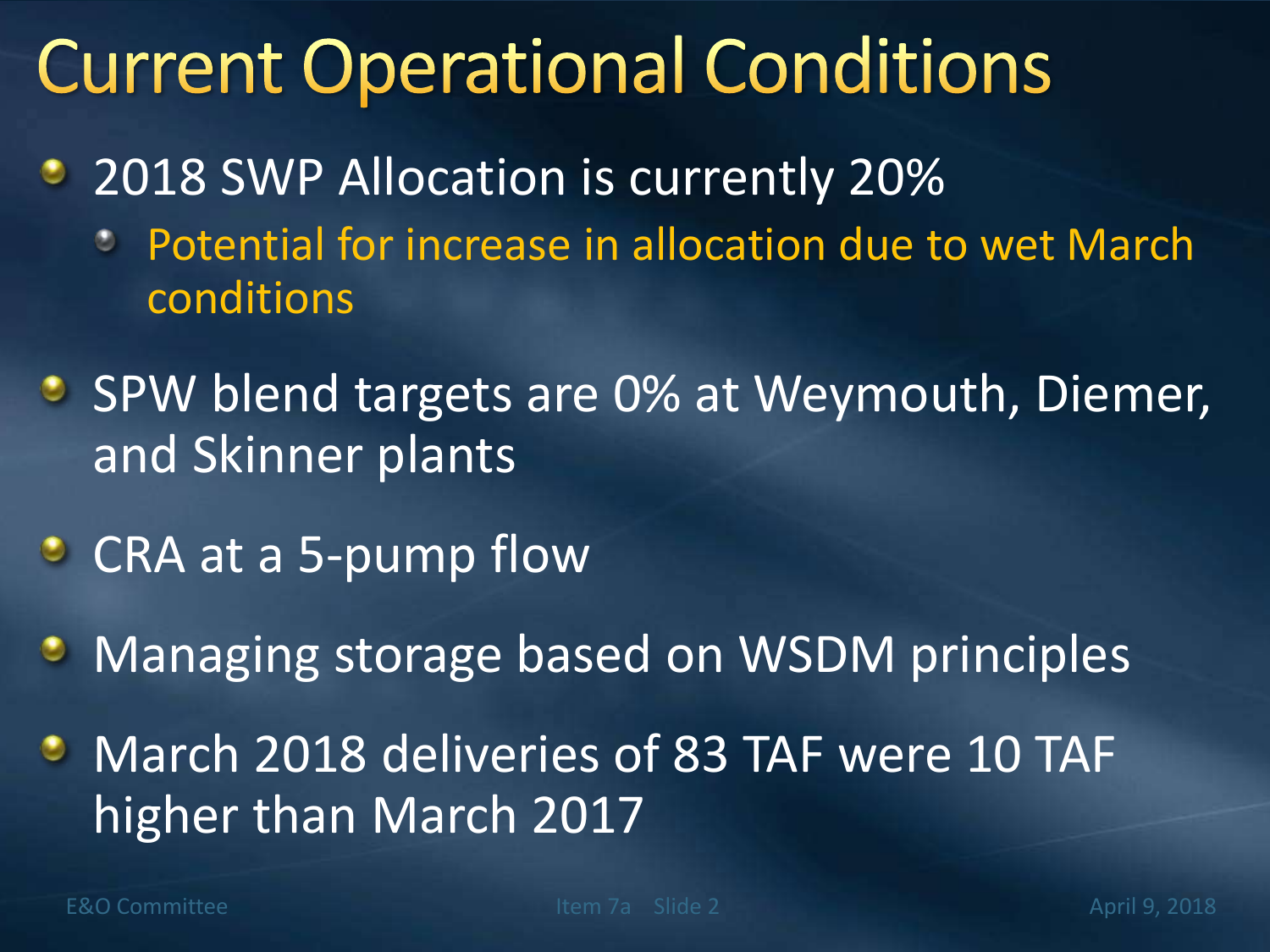## **Wadsworth Pumping Plant Control** and Electrical System Upgrades

- April 2017 Board authorized control and electrical system upgrades for pump/turbine units at Wadsworth PP
- **Project improves** system reliability and operation of pumping and power generation when managing flow into and out of DVL



E&O Committee The Item 7a Slide 3 April 9, 2018 *Wadsworth PP at Diamond Valley Lake*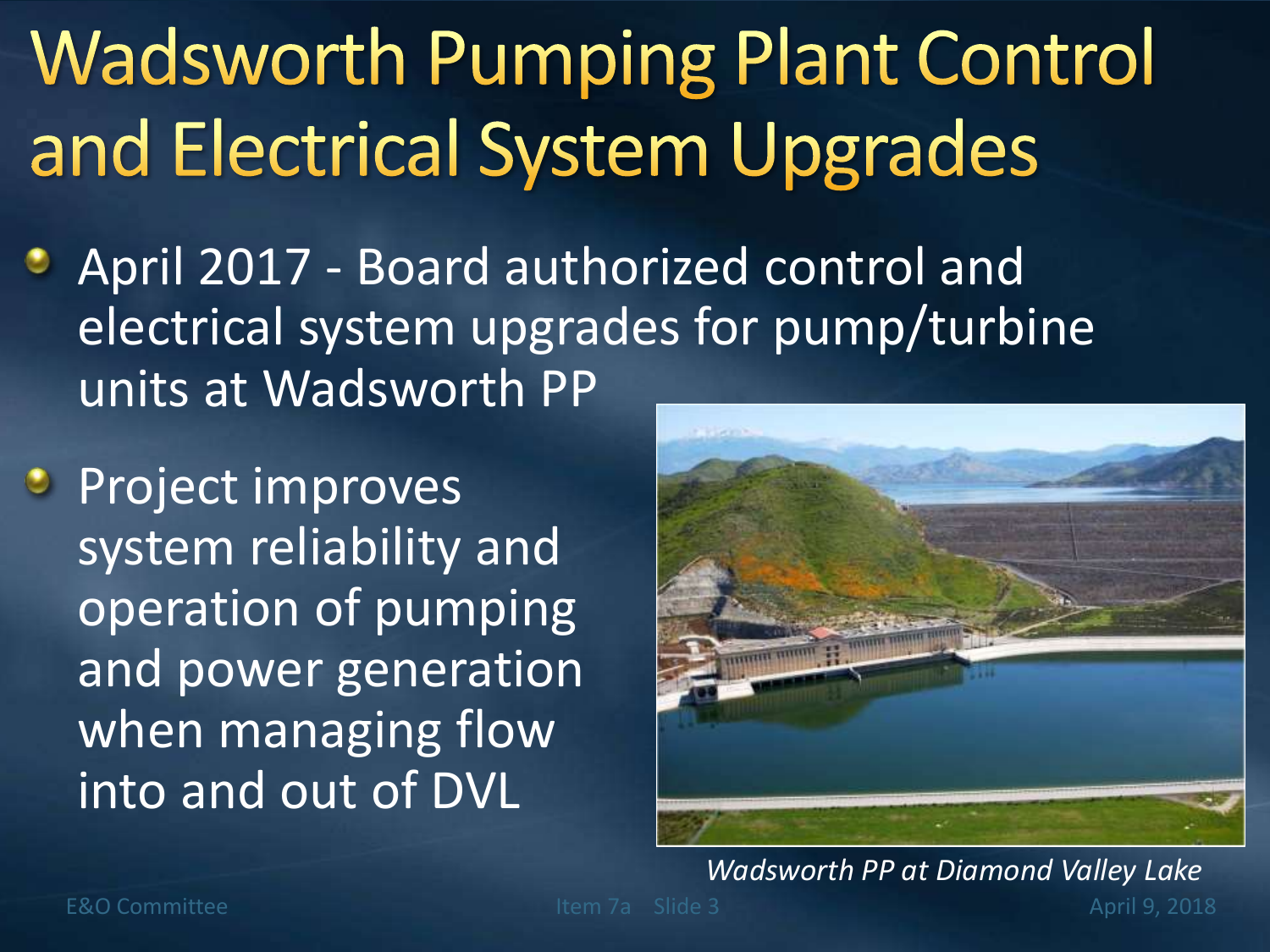### **Hydropower Generation at Wadsworth Pumping Plant**

- Hydropower generation capability scheduled to be unavailable from July 2018 through February 2019 during construction of control and electrical system upgrades
- **No impact to system** operations
- **C** Limited impact to power generation based on 2018 supply and demand conditions



*Wadsworth PP Pump and Turbine Control System Equipment*

E&O Committee Item 7a Slide 4 April 9, 2018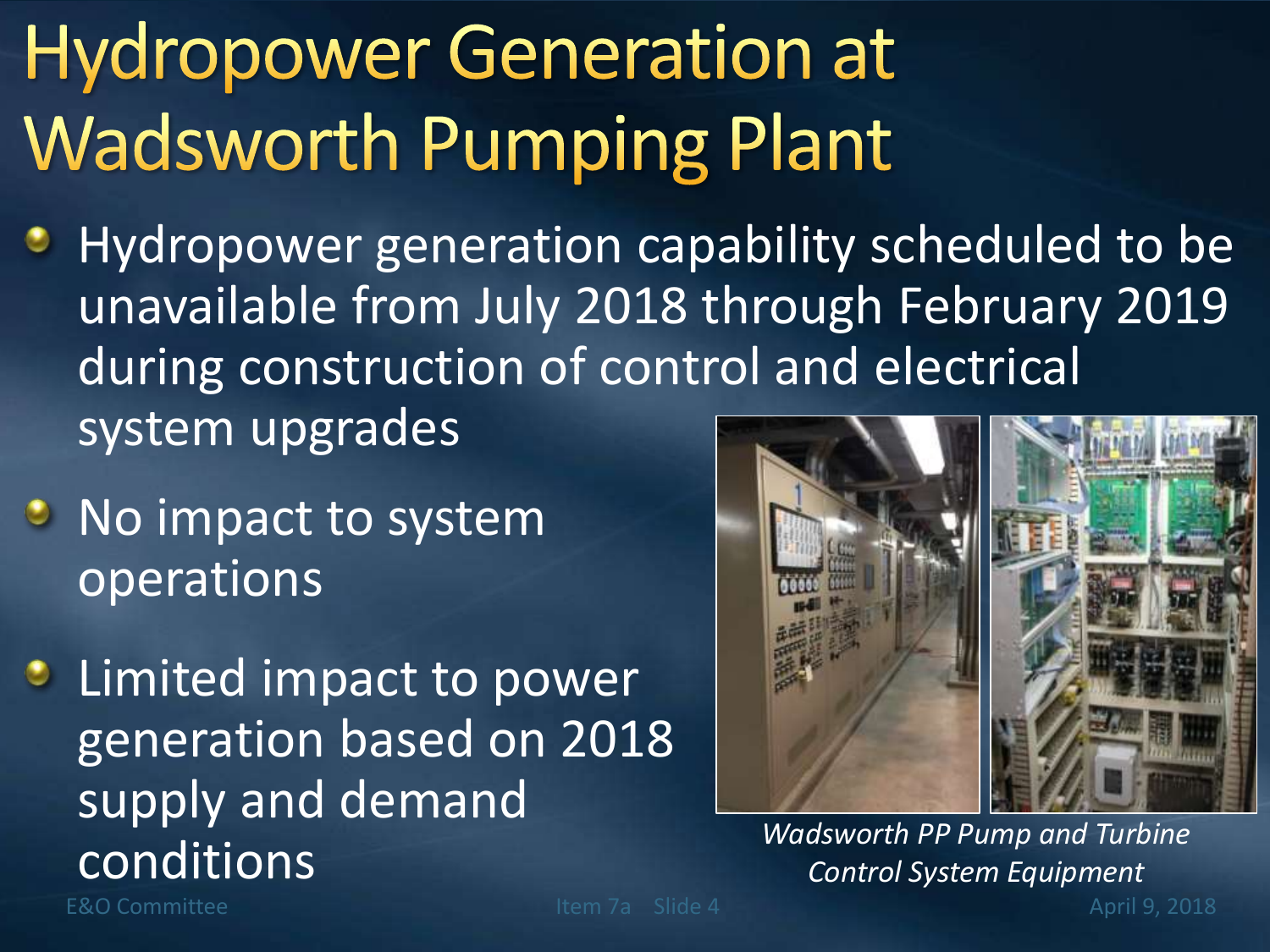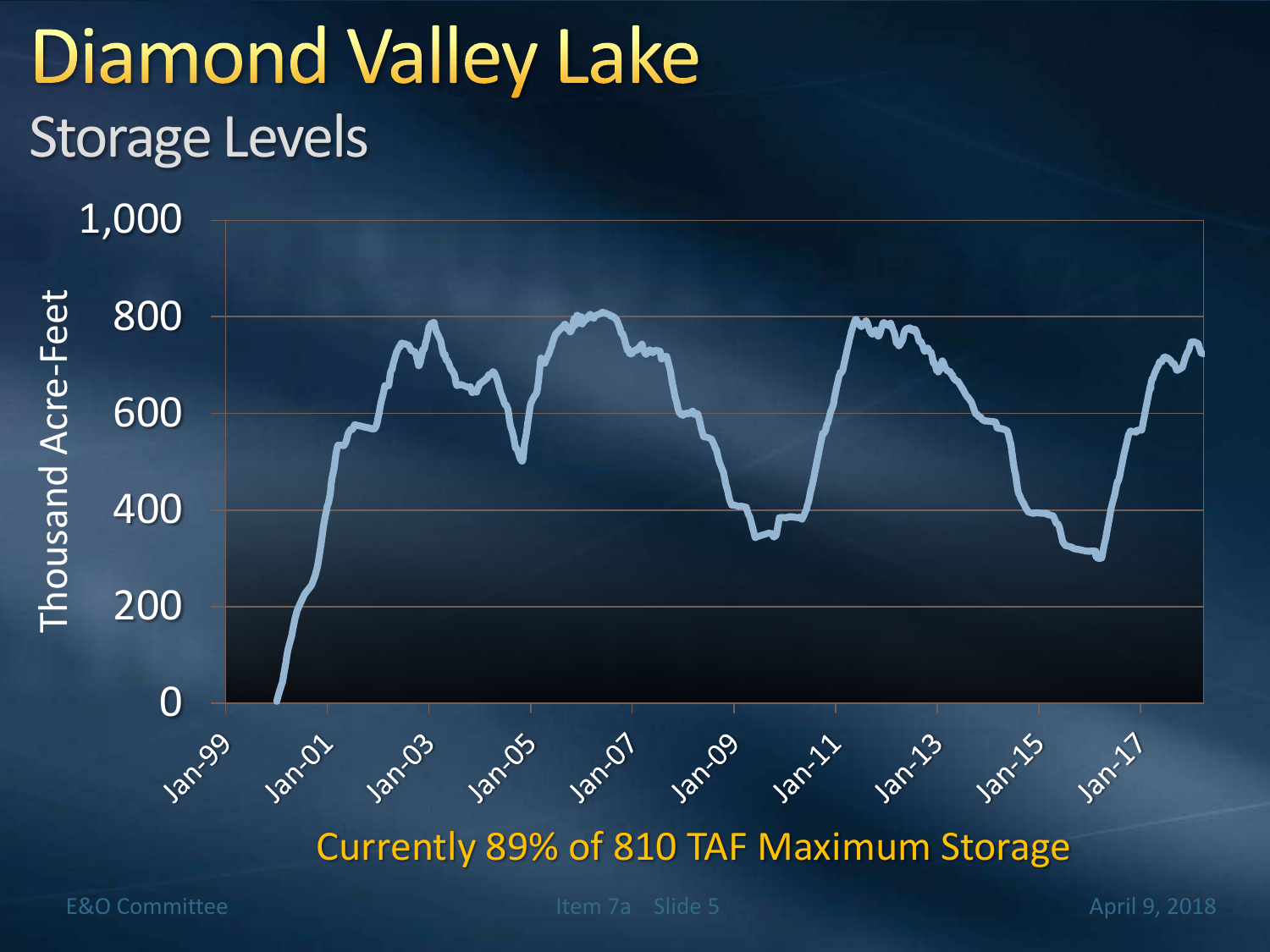#### **Cyanotoxins Applied Research Project**

- **Cyanobacterial blooms can produce cyanotoxins**
- **Water Research Foundation Project on** Cyanotoxin Methods (May 2018 - May 2020)
	- Metropolitan selected as Principal Investigator and awarded \$195,972
	- Scope of Work
		- Refine and standardize analytical methods
		- Evaluate and optimize sample collection protocols
	- Collaboration with Southern Nevada Water Authority and Eurofins Eaton Analytical Lab